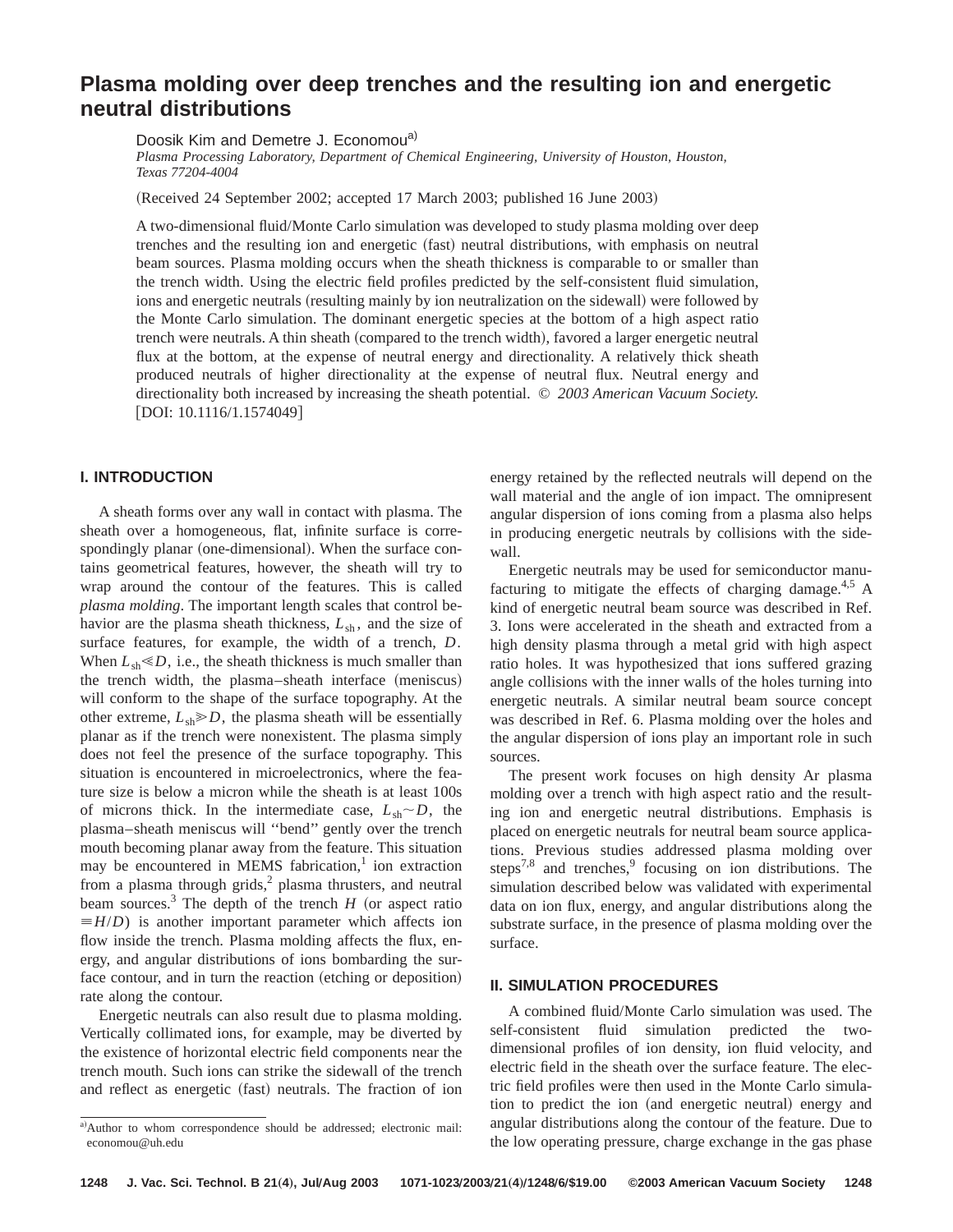

FIG. 1. Domain and boundary conditions used in the simulation. A twodimensional deep trench is located on a conducting Fe substrate. A 500  $\mu$ m wide and  $2500 \mu m$  deep trench is shown here. Half of the domain (between two symmetry planes) was simulated. The plasma density and the electric potential were specified at the upper boundary. The wall was grounded  $(\Phi_W = 0 \text{ V}).$ 

is not likely to occur. Thus energetic neutrals resulted mainly by ion neutralization on the sidewalls of the trench. The simulation procedures are summarized below. Details have been given in previous publications.<sup>7-9</sup>

## **A. Fluid simulation**

The two-dimensional compressible, inviscid fluid equations for ions (species and momentum balances) coupled with Poisson's equation for the electric potential were employed.<sup>8,10</sup> Ions were accelerated in the sheath to achieve supersonic speeds. Electrons were assumed to be in Boltzmann equilibrium with the field, and the electron temperature  $T_e$  and background gas pressure and temperature (e.g., neutral density) were assumed to be spatially uniform. A finite difference scheme based on the flux corrected transport method $^{11}$  was implemented to solve the ion continuity equations. This method is conservative and transportive. It can also capture steep gradients of supersonic ion flow. The equations were integrated in time by a second-order Adams– Bashforth method. The time step was chosen so that the Courant–Friederichs–Levy condition was satisfied. At each time step, Poisson's equation was solved iteratively to update the electric potential profile. The self-consistent simulation evolved until a steady-state was reached.

The system employed in this study is shown in Fig. 1. A conductive substrate (Fe in this case) with a deep trench (width  $D$  and depth  $H$ ) is located at the bottom of the do-

**JVST B - Microelectronics and Nanometer Structures**

main. The potential was specified on the substrate  $(\Phi_w)$  and at the upper boundary  $(\Phi_o)$ , while the sides were symmetry planes ( $\nabla_n \Phi = 0$ ). At the upper boundary, the argon ion density  $(n<sub>o</sub>)$  and electron temperature were also specified. Note that the electron density was set equal to the ion density at the upper boundary, in accordance with the quasi-neutral plasma approximation. The plasma sheath (where charge neutrality breaks down) evolved self-consistently, provided that the upper boundary of the domain was several times thicker than the sheath. Larger electron (ion) densities and lower electron temperatures (smaller Debye lengths) result in thinner sheaths (for a given sheath potential). Actual neutral beam sources have bottomless holes instead of the geometry considered here. Nevertheless, it is believed that the results obtained here should be similar to the bottomless hole geometry, especially for high aspect ratio features.

#### **B. Monte Carlo simulation**

Ions with the appropriate energy and angular distribution $8,12$  were launched at a plane near the sheath edge. The launch plane was such that the potential distribution was essentially one-dimensional on that plane, i.e., the potential at that location was not perturbed by the presence of the trench. Ions were then accelerated by the spatially nonuniform electric field determined by the fluid simulation. The three spatial coordinates and three velocity components were tracked in time by a fourth order Runge–Kutta scheme. During their transit through the sheath, ions can interact with the background neutral gas, i.e., they can suffer elastic scattering or charge-exchange collisions. A constant total cross section was used to evaluate the distance between collision events by the null collision method.<sup>13</sup> Ion-neutral collision cross sections were taken from the literature  $(Ref. 10, p. 78)$ . Elastic scattering was treated as a hard sphere collision. For charge exchange collisions, the (fast) ion and (slow) neutral switched identity (i.e., became fast neutral and slow ion, respectively) without altering their precollision velocity vector (resonant process). The resulting energetic (fast) neutrals could suffer elastic scattering further on, which was also treated as a hard sphere collision. Fast neutrals, however, were primarily generated by neutralization of ions on the substrate (wall).

Energetic particle (ions or fast neutrals) scattering on a surface is quite complicated.<sup>14</sup> Incidence angle, energy, and surface condition (roughness, contamination) all play a role. Several experimental and/or computational studies<sup>15–18</sup> have been reported on the impact of energetic  $(1 eV \le \varepsilon_i)$  $\leq$ 1 keV) ions on surfaces. The energy and angular distributions of reflected species are still the subject of investigations. The employed model for surface scattering is the simplest possible, consistent with current knowledge. Ions were assumed to neutralize upon collision with the wall (Ref. 10, p. 280) and to reflect specularly (i.e., incidence angle  $\theta_i$ = reflection angle  $\theta_r$ ). Specular reflection was assumed in the absence of any data pertaining to the system at hand. Helmer and Graves<sup>17</sup> conducted molecular dynamics simulations of low energy  $(20-100 \text{ eV})$  Ar<sup>+</sup> impact on silicon sur-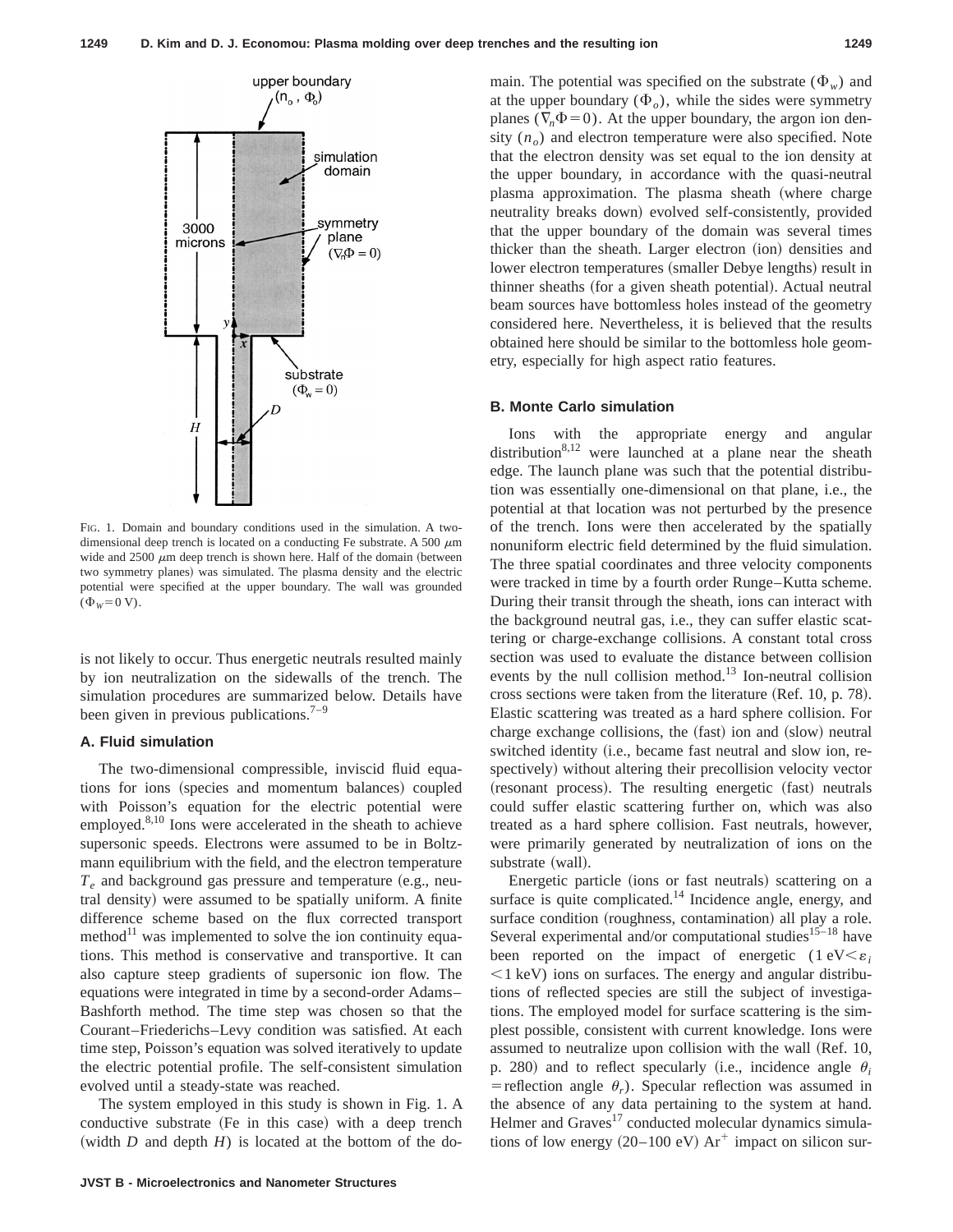TABLE I. Base parameter values used for simulation.

| Electron temperature                    | 3.7 eV   |
|-----------------------------------------|----------|
| Ion temperature <sup>a</sup>            | $0.1$ eV |
| Transverse ion temperature <sup>a</sup> | $0.1$ eV |
| Gas temperature                         | 0.05 eV  |
| Gas pressure                            | 5 mTorr  |
| Substrate material                      | Fe       |

a Used for Monte Carlo simulation only.

faces. The details of scattering depended on ion energy and incidence angle, as well as the surface conditions (degree of surface chlorination, surface roughness). Nevertheless, specular reflection is very likely at near grazing angle collisions. To calculate the energy transfer, a binary collision model with two half-scatterings was employed.<sup>17</sup>

$$
\sqrt{\frac{\varepsilon_r}{\varepsilon_i}(\chi)} = \left(\frac{\mu}{\mu+1}\right)^2 \left(\cos \chi_{1/2} + \sqrt{\frac{1}{\mu^2} - \sin^2 \chi_{1/2}}\right)^2, \quad (1)
$$

where  $\varepsilon_r$  and  $\varepsilon_i$  are the kinetic energy of reflected and incident particle, respectively. The mass ratio  $\mu \equiv m_{Ar} / m_{Fe}$  $=0.72$ . This model assumes that the incident particle experiences two consecutive binary collisions with surface atoms before being released from the surface. The scattering angle was assumed to be the same for both collisions. The halfscattering angle  $\chi_{1/2}$  is therefore

$$
\chi_{1/2} = \frac{\chi}{2} = \frac{\pi - \theta_i - \theta_r}{2} = \frac{\pi}{2} - \theta_i.
$$
 (2)

Helmer and  $Graves<sup>17</sup>$  observed that the average energy of reflected Ar can be reasonably estimated by the binary collision model.

#### **III. RESULTS AND DISCUSSION**

## **A. Electric field and ion distributions**

The plasma density  $n<sub>o</sub>$  and electric potential  $\Phi<sub>o</sub>$  at the upper boundary of Fig. 1 were the main parameters varied in this study. These parameters were used to control the selfconsistent sheath thickness. The wall potential was always at  $\Phi_W$ =0. Other parameters were fixed at base values shown in Table I. Unless mentioned otherwise, a 500  $\mu$ m wide and 2500  $\mu$ m deep (aspect ratio  $H/D = 5$ ) trench in Fe was used as base geometry for simulations. Selected cases of simulation conditions are shown in Table II, where the sheath thickness and the ion flux on a flat wall are also shown. The range of  $L_{\rm sh}/D$  studied was from 0.226 to 2.13.

The electric field vector profiles near the mouth of a trench (500  $\mu$ m wide and 2500  $\mu$ m deep) are shown in Fig. 2. Cases  $(a)$ – $(c)$  of Fig. 2 correspond, respectively, to cases  $(a)$ – $(c)$  of Table II. The electric field is very weak outside the sheath and picks up in strength as one enters the sheath near the wall. The electric field vectors are nearly vertical away from the trench, but diverge strongly near the trench. The highest electric field strength is at the corners of the trench mouth. The field divergence has direct implications for ion trajectories near the trench. Importantly, ions spend much of their sheath transit time in regions of strongly divergent fields. Thus such ions acquire a significant horizontal velocity component, impact the trench sidewall, and turn into energetic neutrals. When the sheath is relatively thin  $[case (c)],$ the electric field has a stronger horizontal component, resulting in stronger divergence of ions. On the other hand, when the sheath is relatively thick  $[as in case (a)],$  ions acquire significant vertical momentum before they approach the trench mouth. Therefore more ions can arrive at the trench bottom without striking the sidewall.

Figure 3 displays ion flux profiles along the centerline  $(x=0)$  of the computational domain (Fig. 1) from the upper boundary ( $y = 3000 \mu m$ ) down to the trench bottom (*y* 

TABLE II. Selected simulation cases. The trench used for the cases shown here was 500  $\mu$ m wide and 2500  $\mu$ m deep. The electric potential on the upper boundary was  $100 V$  (dc) and the wall was grounded. Other parameters were as in Table I. The resulting sheath thickness and undisturbed ion flux were calculated on a flat wall far away from the trench, where plasma molding is absent (one-dimensional sheath). The sheath edge was defined as the position where the relative net charge,  $(n_i - n_e)/n_i$ , was equal to 0.01, with the densities determined by the fluid simulation.

| Case | Plasma density<br>on upper boundary<br>$n_{o}$ (m <sup>-3</sup> ) | Sheath<br>thickness<br>$L_{\rm sh}$ ( $\mu$ m) | Sheath thickness/<br>trench width<br>$L_{\rm sh}/D$ | Undisturbed<br>ion flux<br>$(m^{-2} s^{-1})$ |
|------|-------------------------------------------------------------------|------------------------------------------------|-----------------------------------------------------|----------------------------------------------|
| (a)  | $2 \times 10^{16}$                                                | 1064                                           | 2.128                                               | $4.707 \times 10^{19}$                       |
| (b)  | $6 \times 10^{16}$                                                | 632                                            | 1.264                                               | $1.324 \times 10^{20}$                       |
| (c)  | $2 \times 10^{17}$                                                | 352                                            | 0.704                                               | $4.480 \times 10^{20}$                       |
| (d)  | $6 \times 10^{17}$                                                | 206                                            | 0.412                                               | $1.305 \times 10^{21}$                       |
| (e)  | $2 \times 10^{18}$                                                | 113                                            | 0.226                                               | $4.383 \times 10^{21}$                       |

Note: The ion flux at the wall (last column of the table) is not exactly proportional to the ion density at the upper boundary (second column). Only the ion density (not the flux) was specified at the upper boundary. The ion velocity at that location was found as part of the solution. Since the sheath thickness decreased with increasing ion density, while the location of the upper boundary was always the same, the entering ions were further away from the sheath edge, as ion density was increased. This resulted in lower ion velocity at the upper boundary. Thus the flux at the wall is a sublinear function of the ion density at the upper boundary.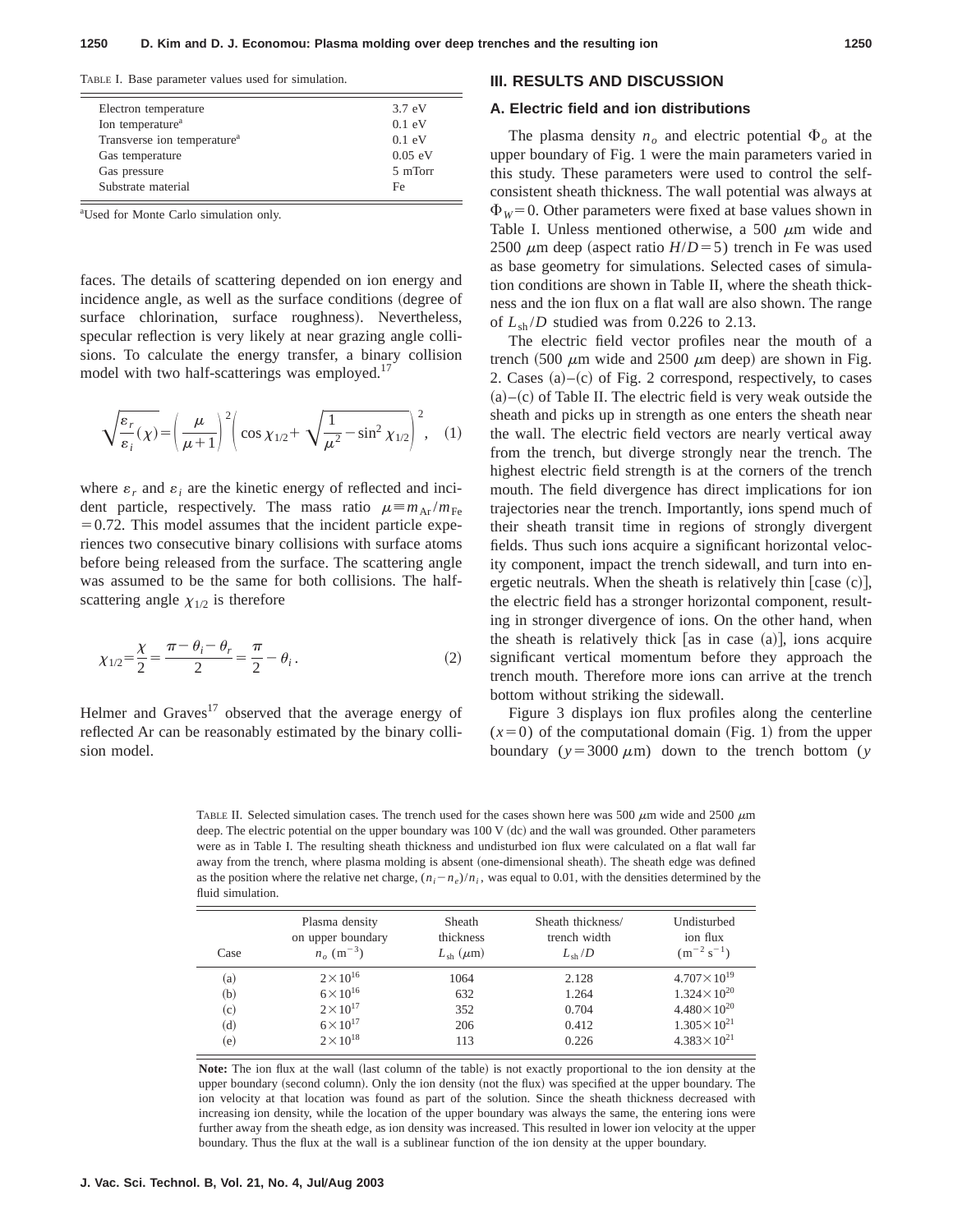

 $\mu$ m deep trench. Position  $x=0$  is a plane of symmetry. (a)  $L_{sh} = 1064 \mu$ m  $(L_{sh}/D=2.128)$ , (b)  $L_{sh}=632 \ \mu \text{m}$   $(L_{sh}/D=1.264)$ , and (c)  $L_{sh}=352 \ \mu \text{m}$  $(L_{sh}/D=0.704)$ . Cases (a)–(c) correspond to cases (a)–(c), respectively, of Table II. The potential of the upper boundary was 100 V and the wall was grounded.

 $=$  -2500  $\mu$ m). For each sheath thickness shown, the ion flux was normalized by the corresponding undisturbed value (Table II). If there were no sheath disturbance, the ion flux would have been constant (at a value of 1.0). Upon entering the sheath, ions start to feel a horizontal component of the electric field, which becomes stronger as the substrate is approached. Ions are diverted by this field, strike the sidewall, and neutralize. This leads to the ion flux decreasing monotonically inside the trench. The reduction of the flux depends on the sheath thickness. As the sheath thickness increases from 113 to 1064  $\mu$ m, the flux at the trench *mouth* ( $y=0$ ) first decreases and then increases, following the trend found in a previous study. $9$  Inside the trench, the ion flux drops drastically as a function of depth. The flux reduction is stronger for thinner sheaths. When the sheath is relatively thin, ions entering the trench are more likely to diverge [Fig.  $2(c)$ ], strike the sidewall, and neutralize. As a result, a smaller ion flux is observed at the bottom. The largest normalized flux at



FIG. 3. Ion flux along the centerline  $(x=0)$  of the computational domain (Fig. 1) for different sheath thicknesses. The flux was normalized by its undisturbed value for each case, shown in Table II. The trench was 500  $\mu$ m wide and 2500  $\mu$ m deep. The potential of the upper boundary was 100 V and the wall was grounded.

the bottom of the deep trench is  $\sim 0.1$ , for the thickest sheath  $(L_{\rm sh}=1064 \ \mu \rm{m}).$ 

The ion flux along the contour of the trench is shown in Fig. 4. Since only the normal (to the corresponding surface) component of the flux is shown, the flux is discontinuous at the corner point *Q*. When the sheath is thin, a larger ion flux is found along the sidewall  $(PQ)$  in inset) and, at the same time, a larger fraction of the flux is confined over a small region near the corner (point  $Q$ ), where the horizontal component of the electric field (and ion divergence) is strongest. FIG. 2. Electric field vector plots near the mouth of a 500  $\mu$ m wide and 2500<br>FIG. 2. Electric field vector plots near the mouth of a 500  $\mu$ m wide and 2500



FIG. 4. Ion flux vs contour length along the surface of the trench as a function of the sheath thickness, under the conditions of Table II. The flux was normalized by the undisturbed value on a flat wall. Only the normal component of the flux is shown, i.e.,  $n_i v$  for horizontal surface  $(QR)$  and  $n_i u$  for sidewall (*PQ*), where  $n_i$  is the ion density and *u* and *v* are the horizontal and vertical components of the ion fluid velocity, respectively. The contour length,  $s$ , was measured from point  $Q$  (upper corner of the trench) along the surface as displayed by the arrow of the inset. The trench was 500  $\mu$ m wide and 2500  $\mu$ m deep. The potential of the upper boundary was 100 V and the wall was grounded. For thicker sheaths, one has to go further out along *QR* to reach a normalized value of unity for the ion flux.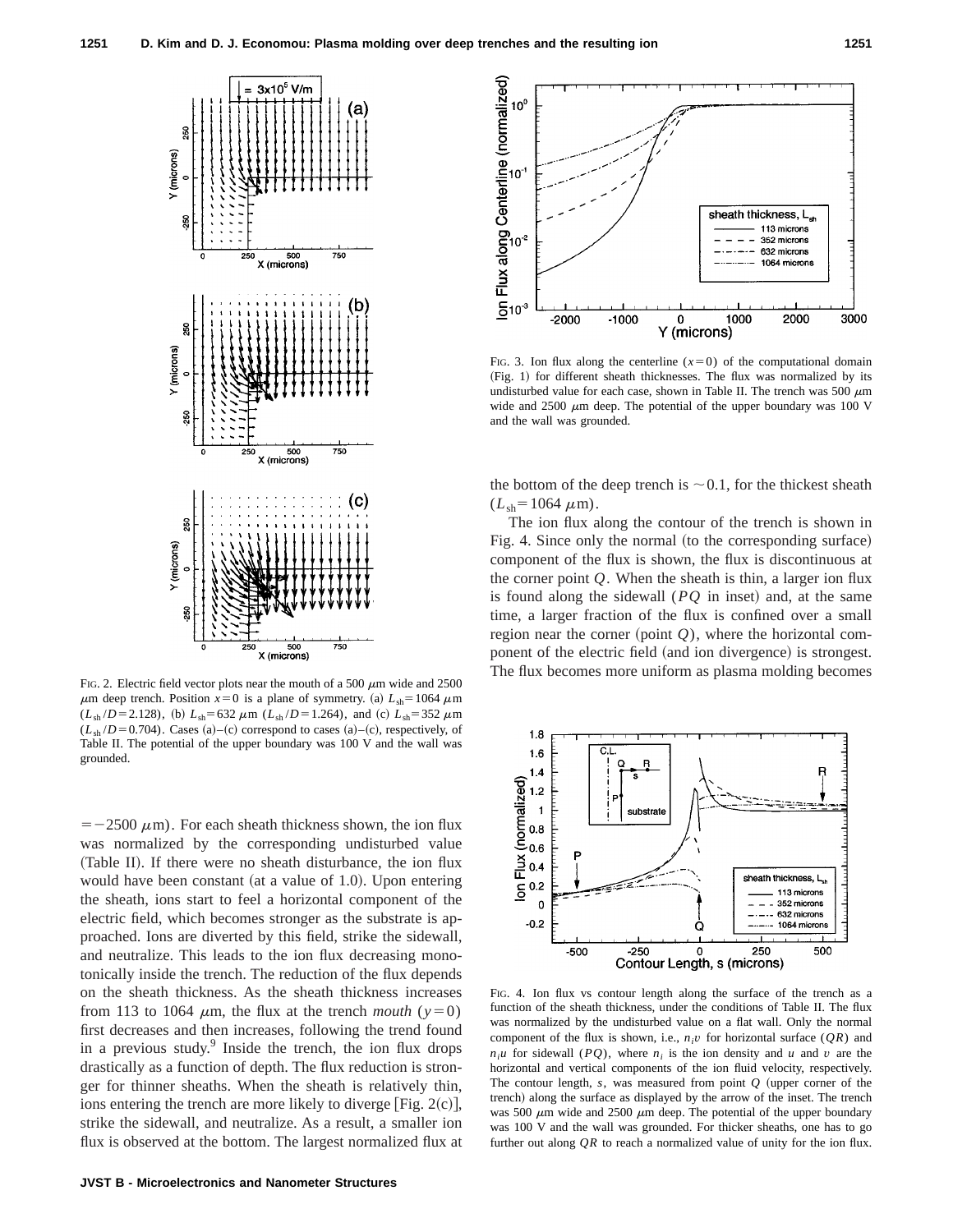

FIG. 5. (a) Average (spatially) ion flux at the trench *mouth* and average (spatially) neutral flux at the trench *bottom* as a function of sheath thickness. (b) Average (spatially) energy and impact angle of fast neutrals at the trench bottom as a function of sheath thickness. The fluxes were normalized by the undisturbed value of ion flux on a flat wall (see Table II). The trench was 500  $\mu$ m wide and 2500  $\mu$ m deep. The potential of the upper boundary was 100 V and the wall was grounded.

weaker, i.e., as the sheath thickness increases and ions become more directional along the vertical (*y*) axis.

#### **B. Neutral distributions at the trench bottom**

In neutral beam processing, energetic neutrals (instead of ions) promote surface reactions on target materials. In the neutral beam source described in Ref. 3, ions are thought to neutralize by grazing angle collision with the inside surface of the high aspect ratio holes of the extraction grid. Neutralized ions exiting the bottom of the holes formed an energetic neutral beam. Therefore the flux, energy, and angular distributions of energetic neutrals at the trench bottom are of great interest in the present work. The variation of (spatially) average neutral flux at the trench *bottom* as a function of the sheath thickness is shown in Fig.  $5(a)$ . For comparison, the ion flux at the trench *mouth* is also displayed. For the system pressure of 5 mTorr, the mean free path of  $Ar^+$  ions is  $\sim$  1 cm. Thus energetic neutrals are produced mainly by ion neutralization on the substrate surface. Therefore the ion flux at the trench mouth should be equal to the total flux of ions and energetic neutrals at the bottom, assuming no surface trapping at the Fe substrate. When the sheath is thin and most of the ions entering the trench are diverted (to strike the sidewall and neutralize), the neutral flux at the *bottom* is



FIG. 6. Average (spatially) flux, impact energy, and impact angle (off normal) of energetic neutrals at the trench bottom vs trench depth. The flux was normalized by the undisturbed value of ion flux on a flat wall. The trench was 500  $\mu$ m wide and the sheath thickness was 632  $\mu$ m. The potential of the upper boundary was 100 V and the wall was grounded.

almost equal to the ion flux at the *mouth*. For thick sheaths, the ion flux at the bottom increases ( $\sim$ 0.1 for  $L_{\rm sh}$ )  $=1064 \mu m$ , see Fig. 3) and the neutral flux at the bottom tends to decrease. The (spatially) average impact energy and angle of neutrals at the trench *bottom* are shown in Fig. 5(b). When the sheath is thin, a strong horizontal component of the electric field is present, and ions are deflected to strike the sidewall at large angles (with respect to the  $y$  axis). Ions then lose a large fraction of their kinetic energy upon collision with the wall, resulting in low energy neutrals. For a thicker sheath, ions have more vertical momentum, producing fast neutrals with smaller angles and larger kinetic energies. For example, for  $L_{\rm sh}$ =113  $\mu$ m, only neutrals with kinetic energy of several eV are collected at the bottom. For  $L_{sh}$ =1064  $\mu$ m, energetic neutrals with more than 80% of the sheath voltage  $(100 \text{ V}$  in this case) impinge on the bottom surface with better directionality (impact angle is  $\sim 15^{\circ}$  off normal). Fast neutrals with high vertical momentum are desirable for neutral beam applications. This can be achieved by increasing the sheath thickness, for a fixed trench width. However, a thicker sheath implies a smaller plasma density, and thus a smaller ion (and energetic neutral) flux (see also Table II). A way to increase sheath thickness without influencing plasma density is to apply a larger bias voltage (see Fig. 7 below). This is achievable in systems in which plasma production is decoupled from substrate bias (as in inductively coupled plasma or electron cyclotron resonance sources).

Flux, energy, and impact angle of fast neutrals at the trench *bottom* are considerably affected by the trench depth *H*. Figure 6 shows (spatially) average neutral distributions at the bottom of 500  $\mu$ m wide trenches with different depths. The neutral flux increases with depth, in accordance with the results of Fig. 3. The average energy and angle of fast neutrals go through a shallow maximum as the depth is increased. For very thin sheaths the produced neutrals keep colliding with the sidewall during their transit toward the